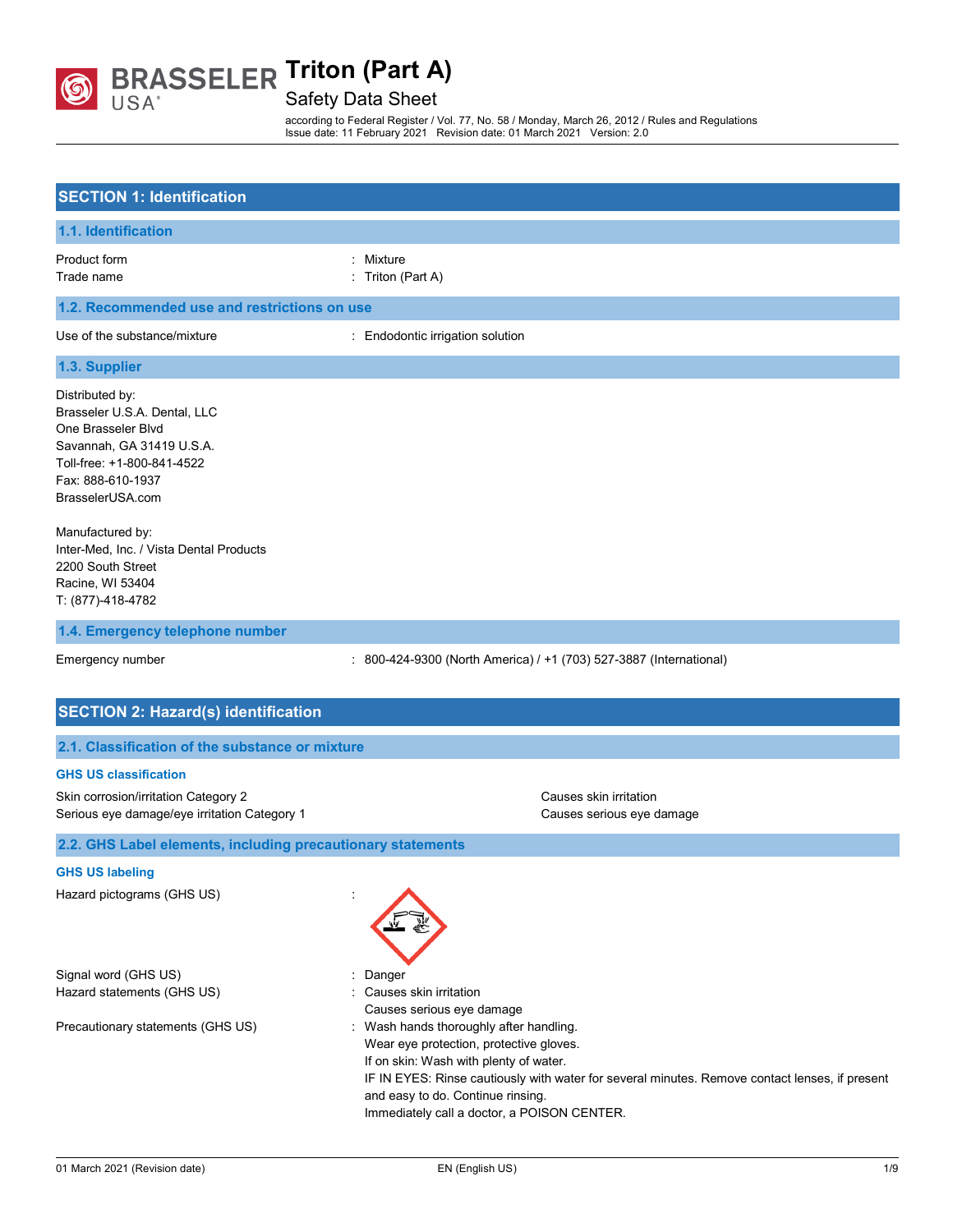## Safety Data Sheet

according to Federal Register / Vol. 77, No. 58 / Monday, March 26, 2012 / Rules and Regulations

If skin irritation occurs: Get medical advice/attention. Take off contaminated clothing and wash it before reuse.

#### **2.3. Other hazards which do not result in classification**

No additional information available

**2.4. Unknown acute toxicity (GHS US)**

Not applicable

## **SECTION 3: Composition/Information on ingredients**

### **3.1. Substances**

#### Not applicable

#### **3.2. Mixtures**

| <b>Name</b>                                            | <b>Product identifier</b> | $\frac{9}{6}$ | <b>GHS US classification</b>                                                                                              |
|--------------------------------------------------------|---------------------------|---------------|---------------------------------------------------------------------------------------------------------------------------|
| 1,2,4-Butanetricarboxylic acid, 2-phosphono-           | CAS-No.: 37971-36-1       | $\leq 15$     | Met. Corr. 1, H290<br>Eye Irrit. 2A, H319                                                                                 |
| Citric acid                                            | CAS-No.: 77-92-9          | $\leq 2$      | Met. Corr. 1, H290<br>Skin Irrit. 2, H315<br>Eye Dam. 1, H318<br>Comb. Dust                                               |
| Sodium dodecylbenzenesulfonate                         | CAS-No.: 25155-30-0       | $\leq 2$      | Acute Tox. 4 (Oral), H302<br>Skin Irrit. 2, H315<br>Eye Dam. 1, H318                                                      |
| Alcohols, C9-11, ethoxylated, liquids                  | CAS-No.: 68439-46-3       | $\leq 2$      | Acute Tox. 4 (Oral), H302<br>Eye Dam. 1, H318                                                                             |
| Polyethylene glycol 4-(tert-octylphenyl) ether, liquid | CAS-No.: 9002-93-1        | $\leq$ 2      | Acute Tox. 4 (Oral), H302<br>Skin Irrit. 2, H315<br>Eye Dam. 1, H318                                                      |
| Sodium lauryl sulfate                                  | CAS-No.: 151-21-3         | $\leq$ 2      | Acute Tox. 4 (Oral), H302<br>Skin Irrit. 2, H315<br>Eye Dam. 1, H318                                                      |
| 2-Ethylhexyl sodium sulfate                            | CAS-No.: 126-92-1         | $\leq 2$      | Skin Irrit. 2, H315<br>Eye Dam. 1, H318                                                                                   |
| Sodium cumenesulphonate                                | CAS-No.: 28348-53-0       | $\leq 2$      | Eye Irrit. 2, H319                                                                                                        |
| Sodium hydroxide                                       | CAS-No.: 1310-73-2        | < 1           | Met. Corr. 1, H290<br>Acute Tox. 4 (Oral), H302<br>Acute Tox. 4 (Dermal), H312<br>Skin Corr. 1A, H314<br>Eye Dam. 1, H318 |

| <b>SECTION 4: First-aid measures</b>   |                                                                  |
|----------------------------------------|------------------------------------------------------------------|
| 4.1. Description of first aid measures |                                                                  |
| First-aid measures after inhalation    | : Remove person to fresh air and keep comfortable for breathing. |

First-aid measures after skin contact : Rinse immediately with plenty of water for 15 minutes. Remove contaminated clothes. If skin irritation occurs: Get medical advice/attention.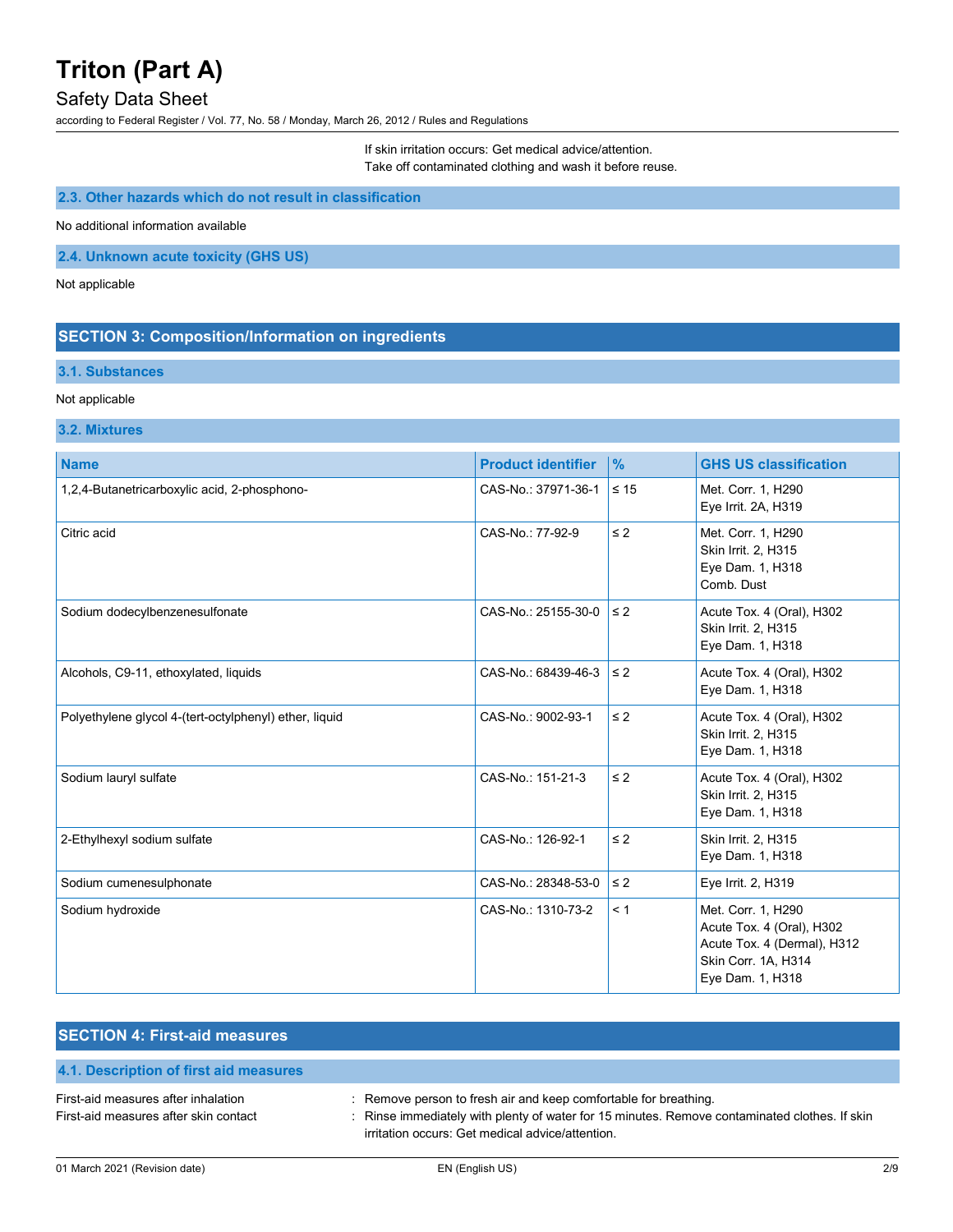## Safety Data Sheet

according to Federal Register / Vol. 77, No. 58 / Monday, March 26, 2012 / Rules and Regulations

| First-aid measures after eye contact<br>First-aid measures after ingestion | : In case of contact, immediately rinse eyes with plenty of water for at least 15 minutes. Remove<br>contact lenses, if present and easy to do. Continue rinsing. Obtain medical attention if pain,<br>blinking or redness persists.<br>: Rinse mouth. Do NOT induce vomiting. Call a poison center/doctor/physician if you feel unwell. |  |
|----------------------------------------------------------------------------|------------------------------------------------------------------------------------------------------------------------------------------------------------------------------------------------------------------------------------------------------------------------------------------------------------------------------------------|--|
| 4.2. Most important symptoms and effects (acute and delayed)               |                                                                                                                                                                                                                                                                                                                                          |  |
| Symptoms/effects after skin contact<br>Symptoms/effects after eye contact  | $:$ Irritation.<br>: Serious damage to eyes.                                                                                                                                                                                                                                                                                             |  |

# Symptoms/effects after ingestion : May cause gastric irritation. **4.3. Immediate medical attention and special treatment, if necessary**

Treat symptomatically.

| <b>SECTION 5: Fire-fighting measures</b>                            |                                                                                                                                                                                                                                              |  |  |
|---------------------------------------------------------------------|----------------------------------------------------------------------------------------------------------------------------------------------------------------------------------------------------------------------------------------------|--|--|
| 5.1. Suitable (and unsuitable) extinguishing media                  |                                                                                                                                                                                                                                              |  |  |
| Suitable extinguishing media<br>Unsuitable extinguishing media      | : Foam. Dry powder. Carbon dioxide. Water spray. Sand.<br>: Do not use a heavy water stream.                                                                                                                                                 |  |  |
| 5.2. Specific hazards arising from the chemical                     |                                                                                                                                                                                                                                              |  |  |
| Hazardous decomposition products in case of fire                    | : Toxic fumes may be released.                                                                                                                                                                                                               |  |  |
| 5.3. Special protective equipment and precautions for fire-fighters |                                                                                                                                                                                                                                              |  |  |
| Firefighting instructions                                           | Exercise caution when fighting any chemical fire. Prevent fire-fighting water from entering<br>environment.                                                                                                                                  |  |  |
| Protection during firefighting                                      | : Do not enter fire area without proper protective equipment, including respiratory protection. Do<br>not attempt to take action without suitable protective equipment. Self-contained breathing<br>apparatus. Complete protective clothing. |  |  |

| <b>SECTION 6: Accidental release measures</b> |                                                                                                                                                                                 |  |  |
|-----------------------------------------------|---------------------------------------------------------------------------------------------------------------------------------------------------------------------------------|--|--|
|                                               | 6.1. Personal precautions, protective equipment and emergency procedures                                                                                                        |  |  |
| 6.1.1. For non-emergency personnel            |                                                                                                                                                                                 |  |  |
| Protective equipment                          | Wear personal protective equipment.<br>۰.                                                                                                                                       |  |  |
| Emergency procedures                          | : Avoid contact with skin and eyes.                                                                                                                                             |  |  |
| 6.1.2. For emergency responders               |                                                                                                                                                                                 |  |  |
| Protective equipment                          | : Do not attempt to take action without suitable protective equipment. Wear recommended<br>personal protective equipment. For further information refer to section 8: "Exposure |  |  |

controls/personal protection".

#### **6.2. Environmental precautions**

Avoid release to the environment. Prevent entry to sewers and public waters.

| 6.3. Methods and material for containment and cleaning up |                                                                                                                                                                                                           |  |
|-----------------------------------------------------------|-----------------------------------------------------------------------------------------------------------------------------------------------------------------------------------------------------------|--|
| For containment<br>Methods for cleaning up                | : Soak up with inert absorbent material (for example sand, sawdust, a universal binder, silica gel).<br>: Take up liquid spill into absorbent material. Soak up spills with inert solids, such as clay or |  |
| Other information                                         | diatomaceous earth as soon as possible. Collect spillage. Store away from other materials.<br>Dispose of materials or solid residues at an authorized site.                                               |  |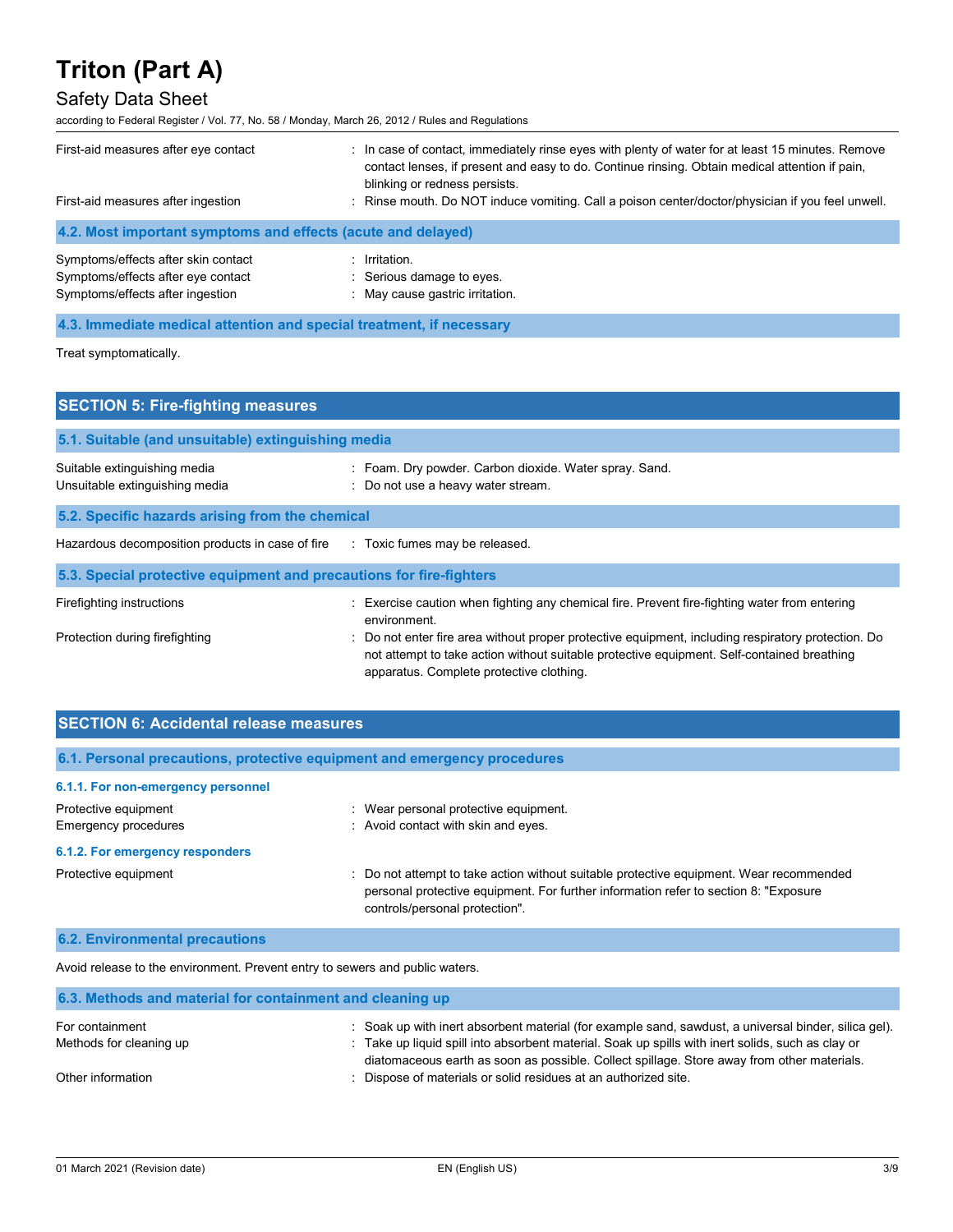# Safety Data Sheet

according to Federal Register / Vol. 77, No. 58 / Monday, March 26, 2012 / Rules and Regulations

#### **6.4. Reference to other sections**

For further information refer to section 8: "Exposure controls/personal protection". For disposal of residues refer to section 13 : "Disposal considerations".

| : Provide good ventilation in process area to prevent formation of vapor. Avoid contact with skin<br>and eyes. Wear personal protective equipment.<br>: Wash hands and other exposed areas with mild soap and water before eating, drinking or<br>smoking and when leaving work. Do not eat, drink or smoke when using this product. Wash<br>contaminated clothing before reuse. |
|----------------------------------------------------------------------------------------------------------------------------------------------------------------------------------------------------------------------------------------------------------------------------------------------------------------------------------------------------------------------------------|
| 7.2. Conditions for safe storage, including any incompatibilities                                                                                                                                                                                                                                                                                                                |
| : Keep only in the original container in a cool well ventilated place. Keep container closed when<br>not in use. Store in a well-ventilated place. Keep cool.<br>None known.                                                                                                                                                                                                     |
|                                                                                                                                                                                                                                                                                                                                                                                  |

## **SECTION 8: Exposure controls/personal protection**

#### **8.1. Control parameters**

| <b>Triton (Part A)</b>                                    |                                  |  |
|-----------------------------------------------------------|----------------------------------|--|
| No additional information available                       |                                  |  |
| 1,2,4-Butanetricarboxylic acid, 2-phosphono- (37971-36-1) |                                  |  |
| <b>USA - AIHA - Occupational Exposure Limits</b>          |                                  |  |
| <b>WEEL TWA</b>                                           | 10 mg/m <sup>3</sup> (aerosol)   |  |
| Sodium hydroxide (1310-73-2)                              |                                  |  |
| <b>USA - ACGIH - Occupational Exposure Limits</b>         |                                  |  |
| Local name                                                | Sodium hydroxide                 |  |
| ACGIH OEL C                                               | $2$ mg/m <sup>3</sup>            |  |
| Remark (ACGIH)                                            | TLV® Basis: URT, eye, & skin irr |  |
| Regulatory reference                                      | <b>ACGIH 2021</b>                |  |
| <b>USA - OSHA - Occupational Exposure Limits</b>          |                                  |  |
| Local name                                                | Sodium hydroxide                 |  |
| OSHA PEL TWA [1]                                          | $2$ mg/m <sup>3</sup>            |  |
| Regulatory reference (US-OSHA)                            | <b>OSHA Annotated Table Z-1</b>  |  |
| <b>USA - IDLH - Occupational Exposure Limits</b>          |                                  |  |
| <b>IDLH</b>                                               | 10 mg/ $m3$                      |  |
| <b>USA - NIOSH - Occupational Exposure Limits</b>         |                                  |  |
| NIOSH REL C                                               | $2$ mg/m <sup>3</sup>            |  |
| US-NIOSH chemical category                                | SK: DIR(COR) Apr 2011            |  |
|                                                           |                                  |  |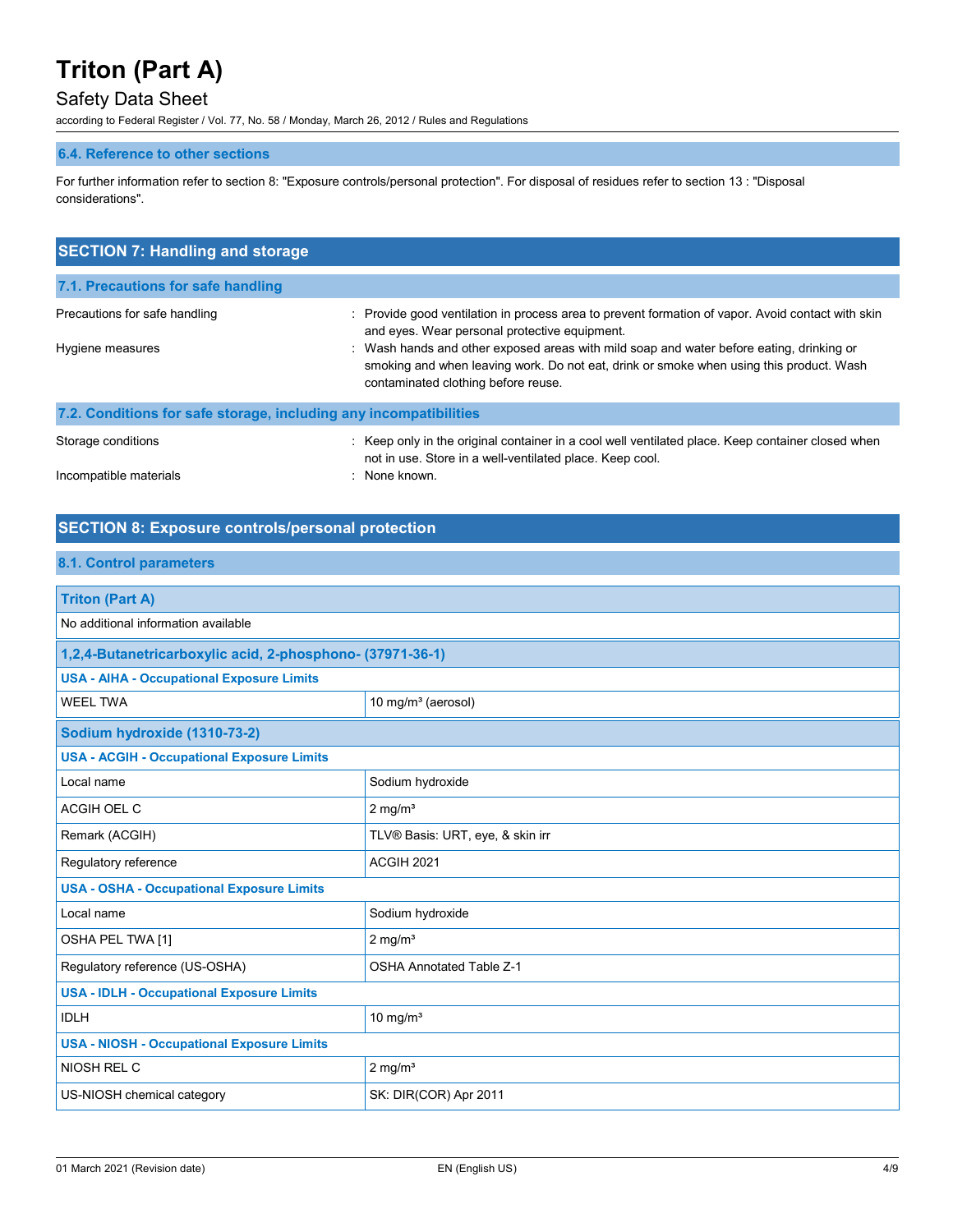### Safety Data Sheet

according to Federal Register / Vol. 77, No. 58 / Monday, March 26, 2012 / Rules and Regulations

| <b>Citric acid (77-92-9)</b>                                                                                                                             |  |  |
|----------------------------------------------------------------------------------------------------------------------------------------------------------|--|--|
| No additional information available                                                                                                                      |  |  |
| Sodium dodecylbenzenesulfonate (25155-30-0)                                                                                                              |  |  |
| No additional information available                                                                                                                      |  |  |
| Alcohols, C9-11, ethoxylated, liquids (68439-46-3)                                                                                                       |  |  |
| No additional information available                                                                                                                      |  |  |
| Polyethylene glycol 4-(tert-octylphenyl) ether, liquid (9002-93-1)                                                                                       |  |  |
| No additional information available                                                                                                                      |  |  |
| Sodium lauryl sulfate (151-21-3)                                                                                                                         |  |  |
| No additional information available                                                                                                                      |  |  |
| 2-Ethylhexyl sodium sulfate (126-92-1)                                                                                                                   |  |  |
| No additional information available                                                                                                                      |  |  |
| Sodium cumenesulphonate (28348-53-0)                                                                                                                     |  |  |
| No additional information available                                                                                                                      |  |  |
| 8.2. Appropriate engineering controls                                                                                                                    |  |  |
| Appropriate engineering controls<br>Ensure good ventilation of the work station.<br>Avoid release to the environment.<br>Environmental exposure controls |  |  |

**8.3. Individual protection measures/Personal protective equipment**

#### **Hand protection:**

Impermeable protective gloves

#### **Eye protection:**

Chemical goggles or safety glasses

#### **Respiratory protection:**

In case of insufficient ventilation, wear suitable respiratory equipment

#### **Other information:**

Do not eat, drink or smoke during use.

## **SECTION 9: Physical and chemical properties**

#### **9.1. Information on basic physical and chemical properties**

| Physical state                              | $:$ Liquid                     |
|---------------------------------------------|--------------------------------|
| Appearance                                  | : Pale yellow.                 |
| Color                                       | : Colorless                    |
| Odor                                        | : Odorless                     |
| Odor threshold                              | $\therefore$ No data available |
| рH                                          | $\therefore$ No data available |
| Melting point                               | $\therefore$ No data available |
| Freezing point                              | $\therefore$ No data available |
| Boiling point                               | $\therefore$ No data available |
| Flash point                                 | $\therefore$ No data available |
| Relative evaporation rate (butyl acetate=1) | $\therefore$ No data available |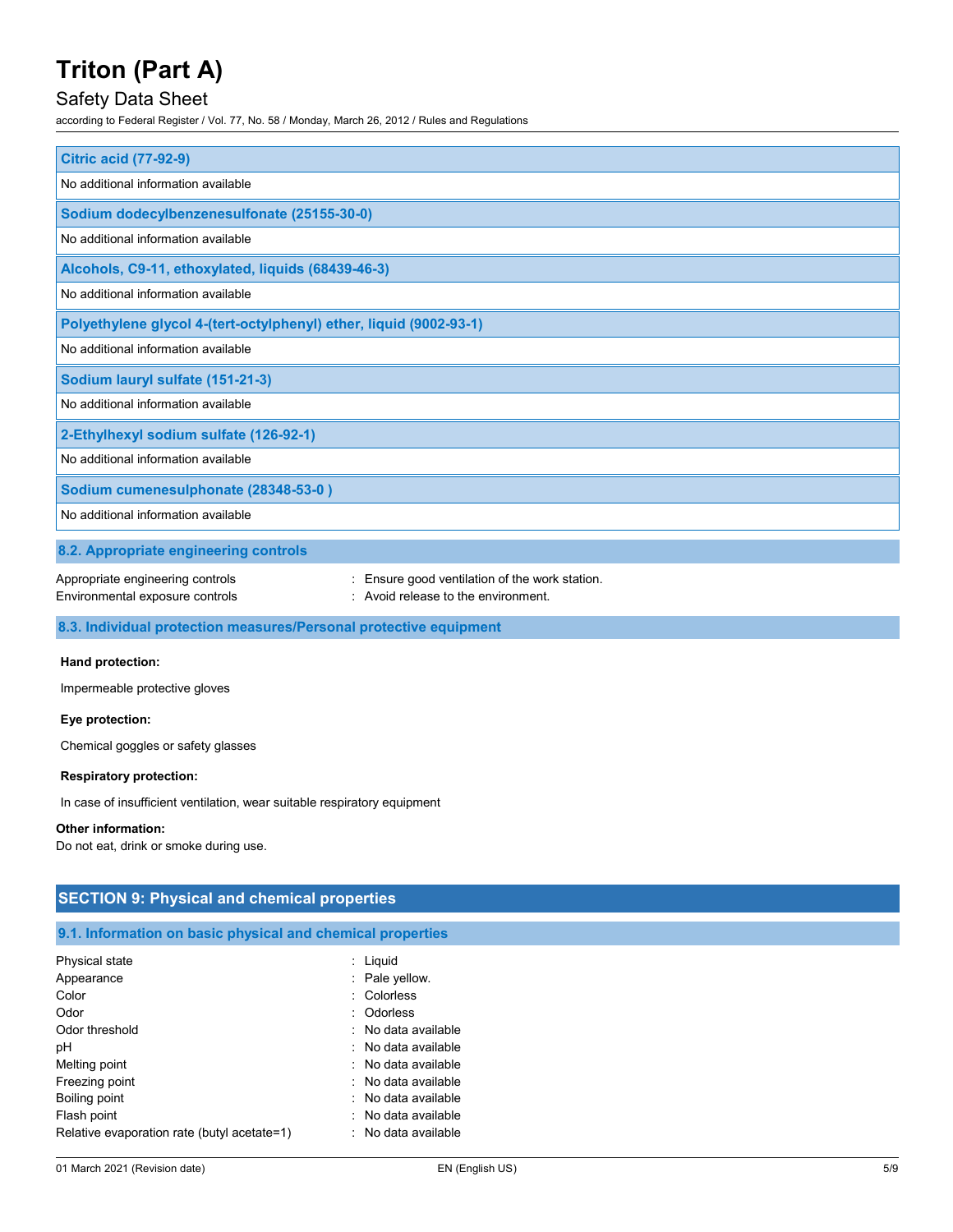### Safety Data Sheet

according to Federal Register / Vol. 77, No. 58 / Monday, March 26, 2012 / Rules and Regulations

| Flammability (solid, gas)<br>Vapor pressure     | : Not applicable.<br>: No data available |
|-------------------------------------------------|------------------------------------------|
| Relative vapor density at 20 °C                 | : No data available                      |
| Relative density                                | $\therefore$ No data available           |
| Solubility                                      | . No data available                      |
| Partition coefficient n-octanol/water (Log Pow) | $\therefore$ No data available           |
| Auto-ignition temperature                       | $\therefore$ No data available           |
| Decomposition temperature                       | $\therefore$ No data available           |
| Viscosity, kinematic                            | : No data available                      |
| Viscosity, dynamic                              | : No data available                      |
| <b>Explosion limits</b>                         | $\therefore$ No data available           |
| <b>Explosive properties</b>                     | $\therefore$ No data available           |
| Oxidizing properties                            | : No data available                      |

### **9.2. Other information**

No additional information available

### **SECTION 10: Stability and reactivity**

#### **10.1. Reactivity**

The product is non-reactive under normal conditions of use, storage and transport.

#### **10.2. Chemical stability**

Stable under normal conditions.

**10.3. Possibility of hazardous reactions**

No dangerous reactions known under normal conditions of use.

**10.4. Conditions to avoid**

None under recommended storage and handling conditions (see section 7).

**10.5. Incompatible materials**

None known.

**10.6. Hazardous decomposition products**

Under normal conditions of storage and use, hazardous decomposition products should not be produced.

| <b>SECTION 11: Toxicological information</b>                                    |                                                                                                                                                                                                                                                                   |  |  |  |
|---------------------------------------------------------------------------------|-------------------------------------------------------------------------------------------------------------------------------------------------------------------------------------------------------------------------------------------------------------------|--|--|--|
| 11.1. Information on toxicological effects                                      |                                                                                                                                                                                                                                                                   |  |  |  |
| Acute toxicity (oral)<br>Acute toxicity (dermal)<br>Acute toxicity (inhalation) | : Not classified (Based on available data, the classification criteria are not met)<br>: Not classified (Based on available data, the classification criteria are not met)<br>: Not classified (Based on available data, the classification criteria are not met) |  |  |  |
| 1,2,4-Butanetricarboxylic acid, 2-phosphono- (37971-36-1)                       |                                                                                                                                                                                                                                                                   |  |  |  |
| LD50 oral rat                                                                   | > 4000 mg/kg                                                                                                                                                                                                                                                      |  |  |  |
| LD50 dermal rat                                                                 | > 4000 mg/kg                                                                                                                                                                                                                                                      |  |  |  |
| LC50 Inhalation - Rat                                                           | $>$ 1979 mg/m <sup>3</sup> (Exposure time: 4 h)                                                                                                                                                                                                                   |  |  |  |
| Sodium hydroxide (1310-73-2)                                                    |                                                                                                                                                                                                                                                                   |  |  |  |
| LD50 oral rat                                                                   | $325 \,\mathrm{mg/kg}$                                                                                                                                                                                                                                            |  |  |  |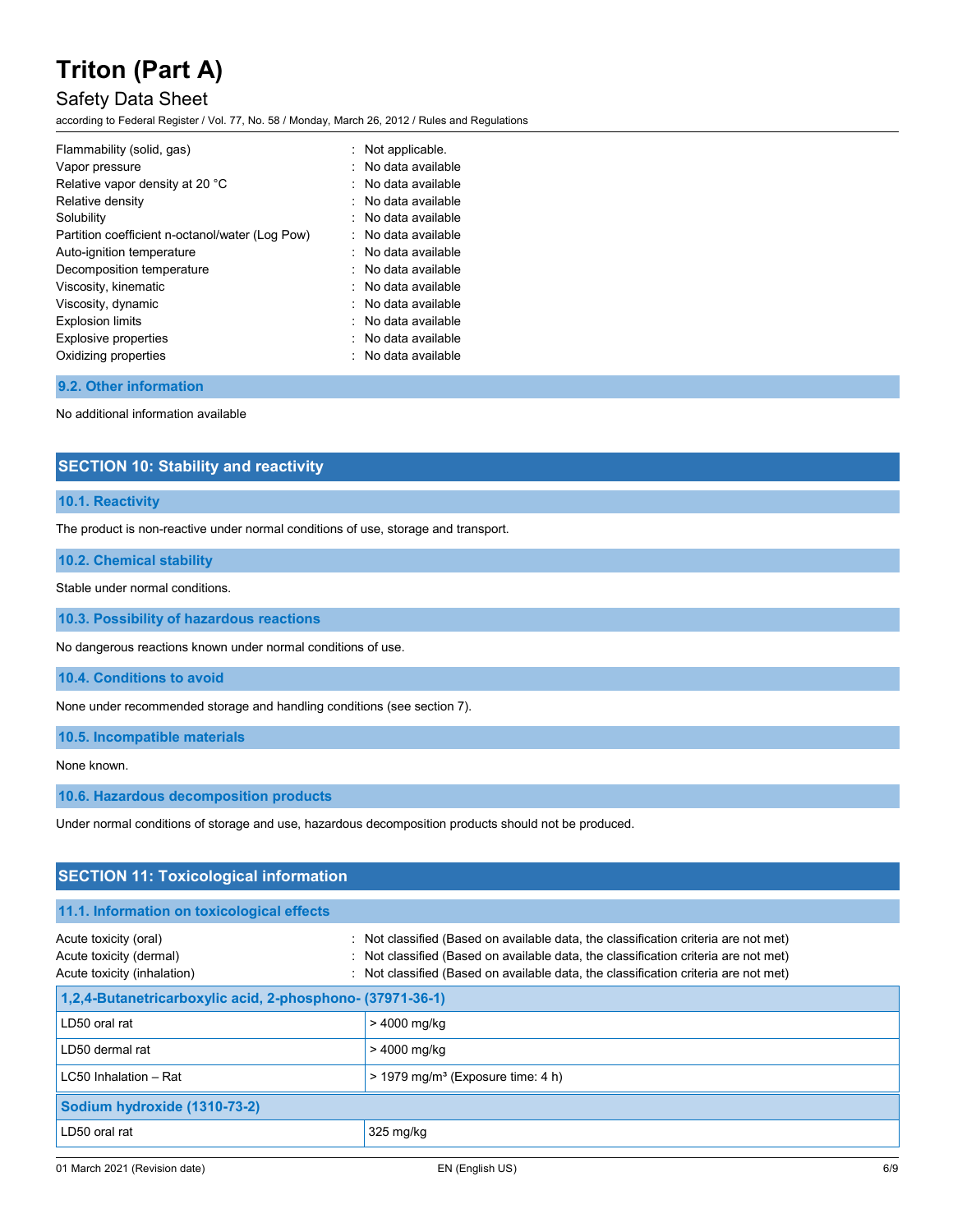# Safety Data Sheet

according to Federal Register / Vol. 77, No. 58 / Monday, March 26, 2012 / Rules and Regulations

| Sodium hydroxide (1310-73-2)                                       |                                                                                                    |  |  |  |
|--------------------------------------------------------------------|----------------------------------------------------------------------------------------------------|--|--|--|
| LD50 dermal rabbit                                                 | 1350 mg/kg                                                                                         |  |  |  |
| <b>Citric acid (77-92-9)</b>                                       |                                                                                                    |  |  |  |
| LD50 oral rat                                                      | 3 g/kg                                                                                             |  |  |  |
| LD50 dermal rat                                                    | > 2000 mg/kg                                                                                       |  |  |  |
| Sodium dodecylbenzenesulfonate (25155-30-0)                        |                                                                                                    |  |  |  |
| LD50 oral rat                                                      | 500 mg/kg                                                                                          |  |  |  |
| Alcohols, C9-11, ethoxylated, liquids (68439-46-3)                 |                                                                                                    |  |  |  |
| LD50 dermal rabbit                                                 | > 2000 mg/kg                                                                                       |  |  |  |
| ATE US (oral)                                                      | 500 mg/kg body weight                                                                              |  |  |  |
| Polyethylene glycol 4-(tert-octylphenyl) ether, liquid (9002-93-1) |                                                                                                    |  |  |  |
| LD50 dermal rabbit                                                 | 8000 mg/kg                                                                                         |  |  |  |
| ATE US (oral)                                                      | 500 mg/kg body weight                                                                              |  |  |  |
| Sodium lauryl sulfate (151-21-3)                                   |                                                                                                    |  |  |  |
|                                                                    |                                                                                                    |  |  |  |
| ATE US (oral)                                                      | 500 mg/kg body weight                                                                              |  |  |  |
| 2-Ethylhexyl sodium sulfate (126-92-1)                             |                                                                                                    |  |  |  |
| LD50 oral rat                                                      | 4 g/kg                                                                                             |  |  |  |
| Skin corrosion/irritation                                          | : Causes skin irritation.                                                                          |  |  |  |
| Serious eye damage/irritation                                      | Causes serious eye damage.                                                                         |  |  |  |
| Respiratory or skin sensitization                                  | Not classified (Based on available data, the classification criteria are not met)                  |  |  |  |
| Germ cell mutagenicity                                             | Not classified (Based on available data, the classification criteria are not met)                  |  |  |  |
| Carcinogenicity                                                    | Not classified (Based on available data, the classification criteria are not met)                  |  |  |  |
| Reproductive toxicity                                              | Not classified (Based on available data, the classification criteria are not met)                  |  |  |  |
| STOT-single exposure                                               | Not classified (Based on available data, the classification criteria are not met)                  |  |  |  |
| STOT-repeated exposure                                             | Not classified (Based on available data, the classification criteria are not met)                  |  |  |  |
| Aspiration hazard                                                  | Not classified (Based on available data, the classification criteria are not met)                  |  |  |  |
| Viscosity, kinematic                                               | No data available                                                                                  |  |  |  |
| Symptoms/effects after skin contact                                | Irritation.                                                                                        |  |  |  |
| Symptoms/effects after eye contact                                 | Serious damage to eyes.                                                                            |  |  |  |
| Symptoms/effects after ingestion<br>Other information              | May cause gastric irritation.<br>: Likely routes of exposure: ingestion, inhalation, skin and eye. |  |  |  |

# **SECTION 12: Ecological information**

| 12.1. Toxicity                     |                                                                         |  |  |
|------------------------------------|-------------------------------------------------------------------------|--|--|
| Ecology - general<br>÷.            | The product has not been tested.                                        |  |  |
| Sodium hydroxide (1310-73-2)       |                                                                         |  |  |
| LC50 - Fish [1]                    | 45.4 mg/l (Exposure time: 96 h - Species: Oncorhynchus mykiss [static]) |  |  |
| EC50 - Crustacea [1]               | 40.4 mg/l Test organisms (species): Ceriodaphnia sp.                    |  |  |
| EC50 - Other aquatic organisms [1] | > 33 mg/l waterflea                                                     |  |  |
| <b>Citric acid (77-92-9)</b>       |                                                                         |  |  |
| LC50 - Fish [1]                    | 1516 mg/l (Exposure time: 96 h - Species: Lepomis macrochirus)          |  |  |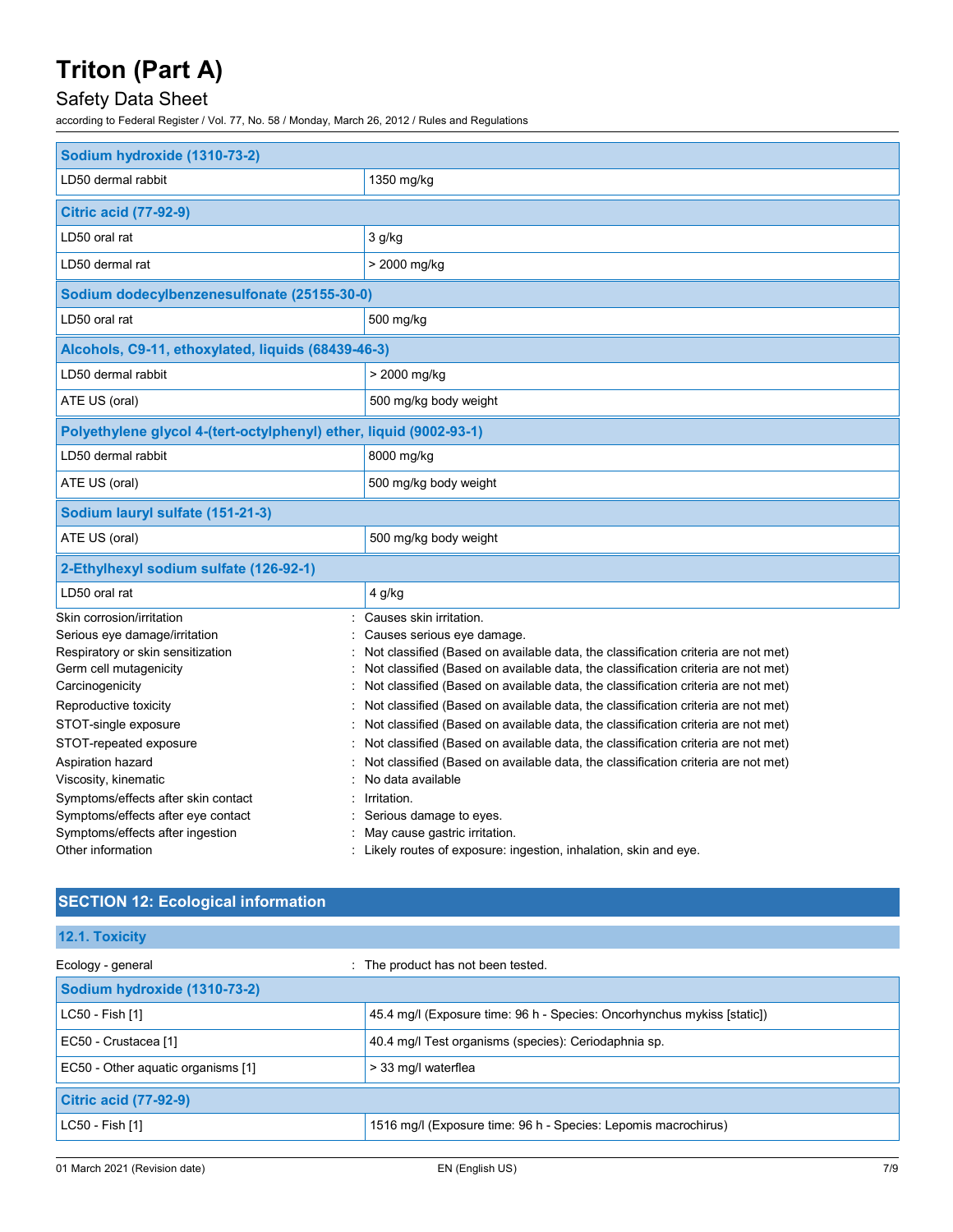# Safety Data Sheet

according to Federal Register / Vol. 77, No. 58 / Monday, March 26, 2012 / Rules and Regulations

| Sodium dodecylbenzenesulfonate (25155-30-0)                        |                                                                         |  |  |  |
|--------------------------------------------------------------------|-------------------------------------------------------------------------|--|--|--|
| LC50 - Fish [1]                                                    | 10.8 mg/l (Exposure time: 96 h - Species: Oncorhynchus mykiss [static]) |  |  |  |
| 12.2. Persistence and degradability                                |                                                                         |  |  |  |
| Sodium cumenesulphonate (28348-53-0)                               |                                                                         |  |  |  |
| Persistence and degradability                                      | Readily biodegradable.                                                  |  |  |  |
| 12.3. Bioaccumulative potential                                    |                                                                         |  |  |  |
| 1,2,4-Butanetricarboxylic acid, 2-phosphono- (37971-36-1)          |                                                                         |  |  |  |
| BCF - Fish [1]                                                     | (no bioaccumulation expected)                                           |  |  |  |
| Sodium hydroxide (1310-73-2)                                       |                                                                         |  |  |  |
| Partition coefficient n-octanol/water (Log Pow)                    | $-3.88$                                                                 |  |  |  |
| <b>Citric acid (77-92-9)</b>                                       |                                                                         |  |  |  |
| Partition coefficient n-octanol/water (Log Pow)                    | $-1.72$ (at 20 °C)                                                      |  |  |  |
| Polyethylene glycol 4-(tert-octylphenyl) ether, liquid (9002-93-1) |                                                                         |  |  |  |
| Partition coefficient n-octanol/water (Log Pow)                    | $1.3 - 2.4$                                                             |  |  |  |
| 12.4. Mobility in soil                                             |                                                                         |  |  |  |

#### No additional information available

|--|

| Effect on the ozone layer | : No additional information available |
|---------------------------|---------------------------------------|
| Other information         | : Avoid release to the environment.   |

### **CTION 13: Disposal considerations**

| <b>13.1. Disposal methods</b>              |                                                                                               |
|--------------------------------------------|-----------------------------------------------------------------------------------------------|
| Waste treatment methods                    | : Dispose of contents/container in accordance with licensed collector's sorting instructions. |
| Product/Packaging disposal recommendations | : Dispose in a safe manner in accordance with local/national regulations.                     |
| Ecology - waste materials                  | : Avoid release to the environment.                                                           |

## **SECTION 14: Transport information**

In accordance with Department of Transport / Transportation of Dangerous Goods / IMDG / IATA

| <b>DOT</b>                       | <b>TDG</b>     | <b>IMDG</b>    | <b>IATA</b>    |  |  |  |
|----------------------------------|----------------|----------------|----------------|--|--|--|
| 14.1. UN number                  |                |                |                |  |  |  |
| Not regulated for transport      |                |                |                |  |  |  |
| 14.2. Proper Shipping Name       |                |                |                |  |  |  |
| Not applicable                   | Not applicable | Not applicable | Not applicable |  |  |  |
| 14.3. Transport hazard class(es) |                |                |                |  |  |  |
| Not applicable                   | Not applicable | Not applicable | Not applicable |  |  |  |